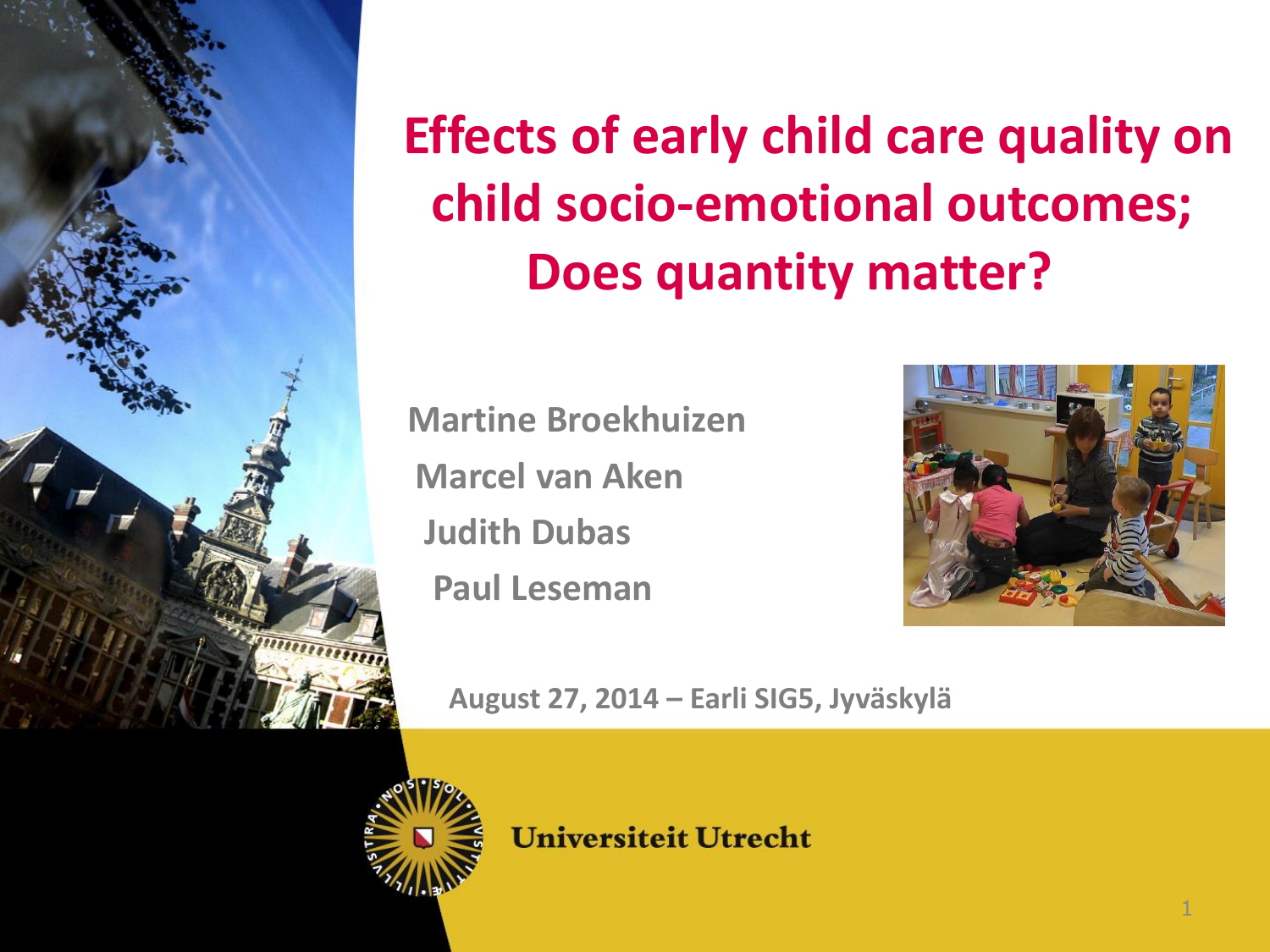# **Background**

- Increase in female labor participation 52% in 1990 to 74% in 2012 (OECD, 2000, 2013)
- Better availability and affordability center-based child care  $\rightarrow$ increase in use center-based child care 2007-2011: 60% increase, 55% of all children 0-4 (Statistics Netherlands, 2012)
- 61% part-time  $job \rightarrow$  part-time center-based child care NL: 2-3 days per week (variation 1-5 days) (Veen, et al., 2010) U.S.: 4-5 days per week (U.S. Census Bureau, 2010)

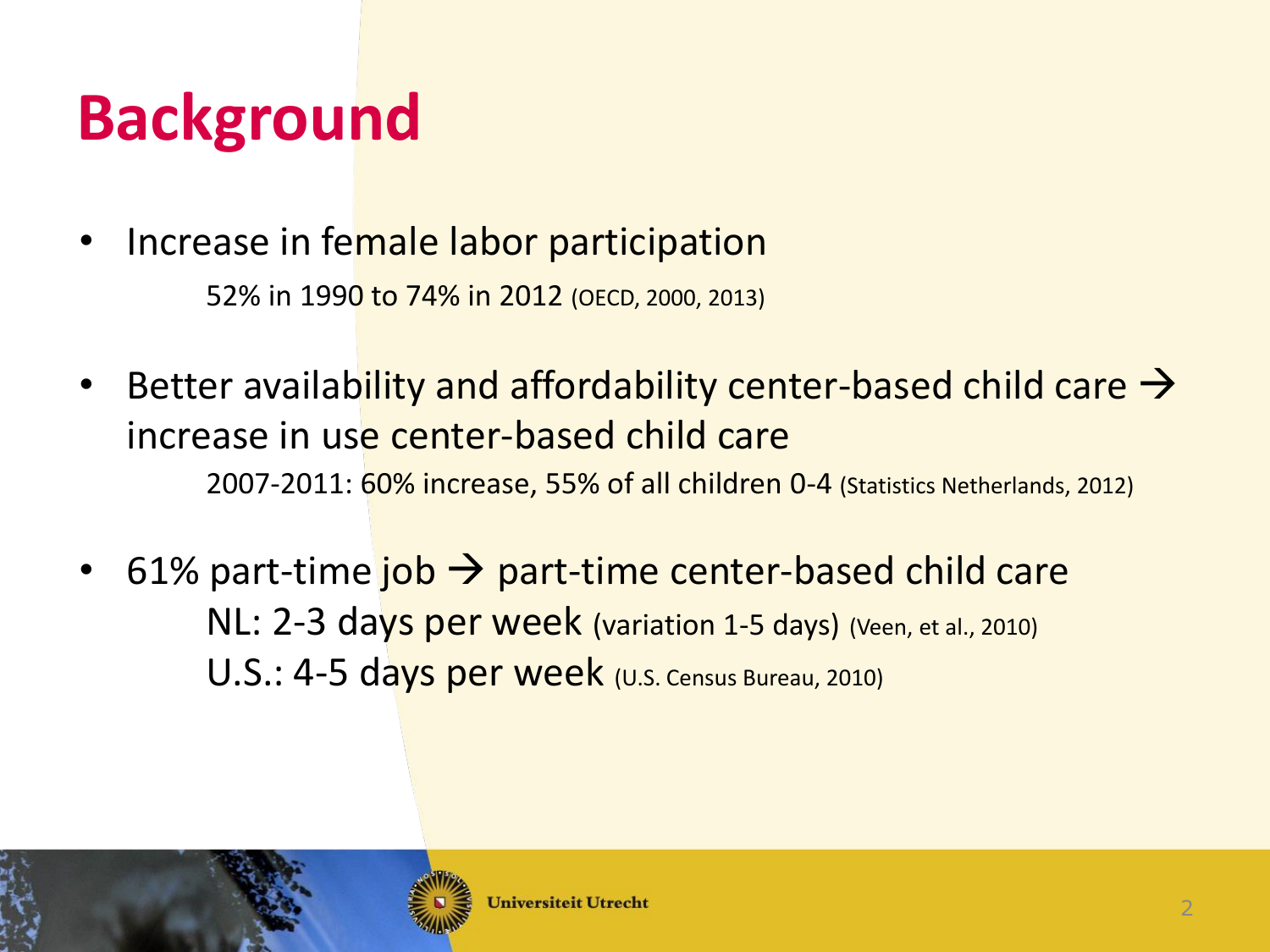# **Background**

### **Socio-emotional development**

- High quantity child care  $\rightarrow$  (small) negative effects (e.g., Loeb et al., 2007; NICHD ECCRN, 2006; Vandell et al., 2010)
- High quality child care  $\rightarrow$  (small) positive effects (e.g., Burchinal et al., 2008; Vandell et al., 2010; Mashburn et al., 2008)
- $\rightarrow$  What about interactive effects of child care quantity and quality?

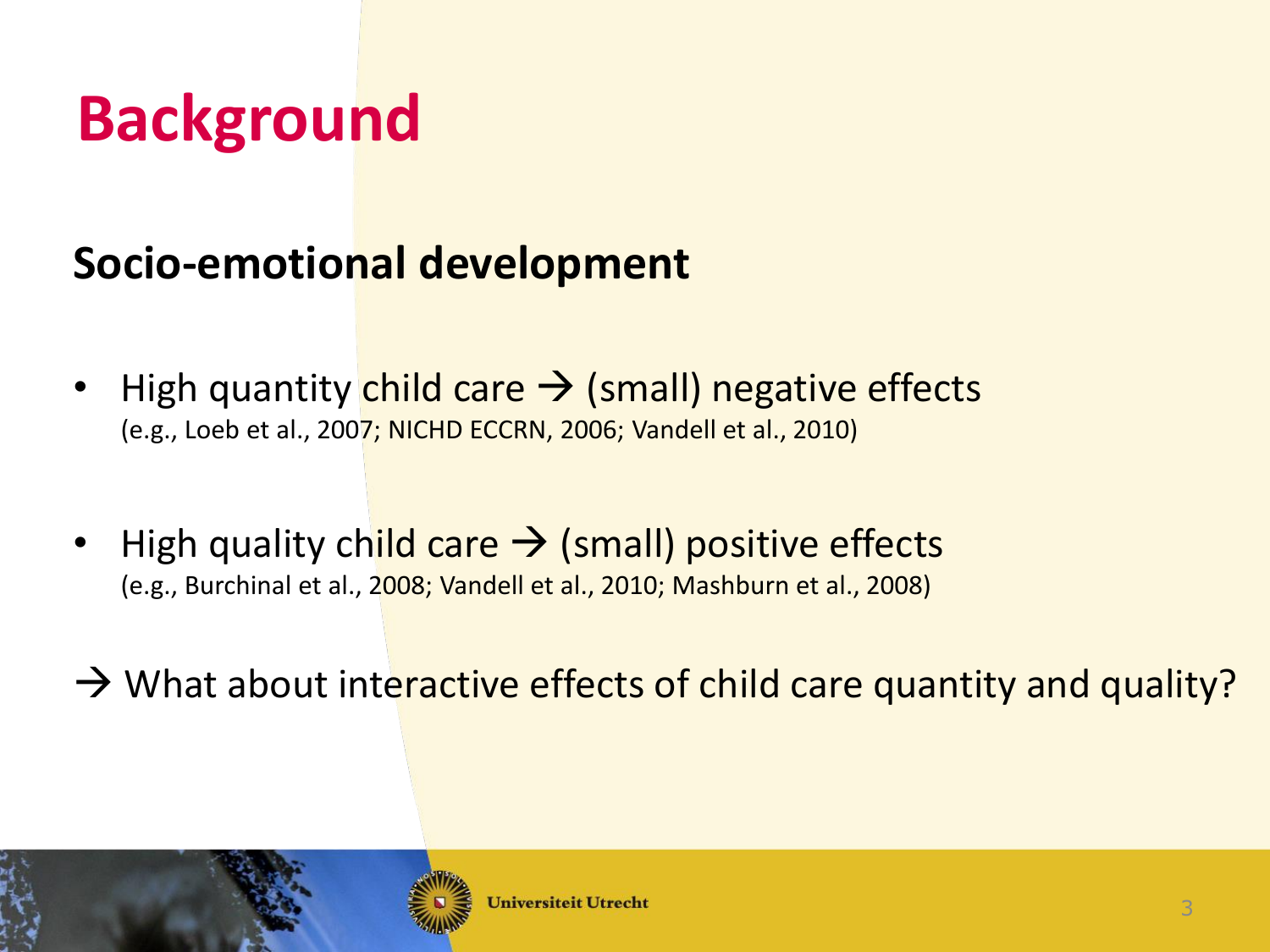### **"Compensatory effect" of high** *quality* **child care**





*Figure from McCartney, Burchinal, Clarke-Stewart, Bub, Owen, and Belsky (2010)* 

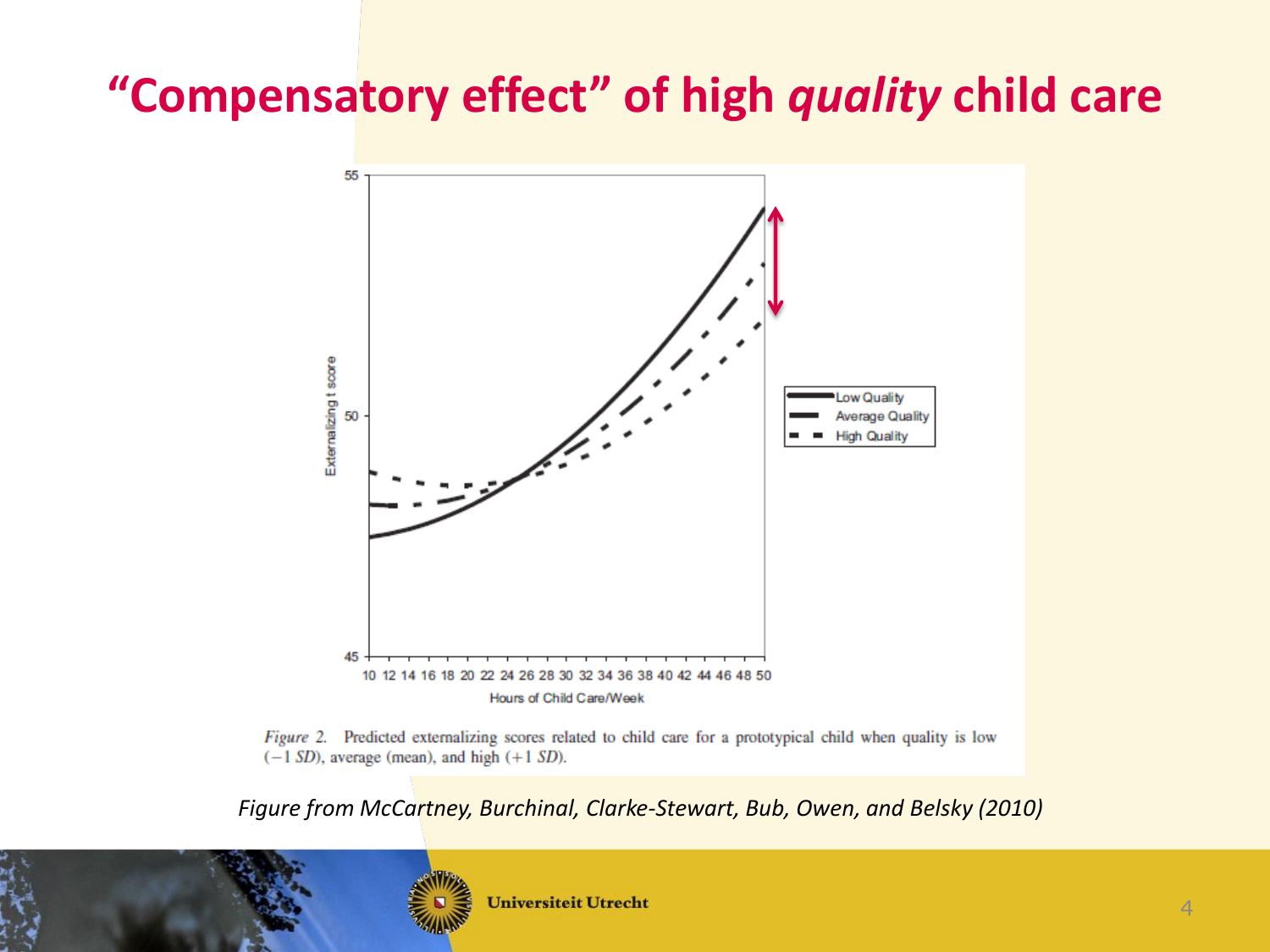### **"Strengthening effect" of high** *quantity* **child care**



Figure 2. Interaction between hours in child care and child care quality predicting externalizing behavior problems. CBCL = Child **Behavior Checklist.** 

*Figure from Votruba‐Drzal and Lindsay Chase‐Lansdale (2004)*

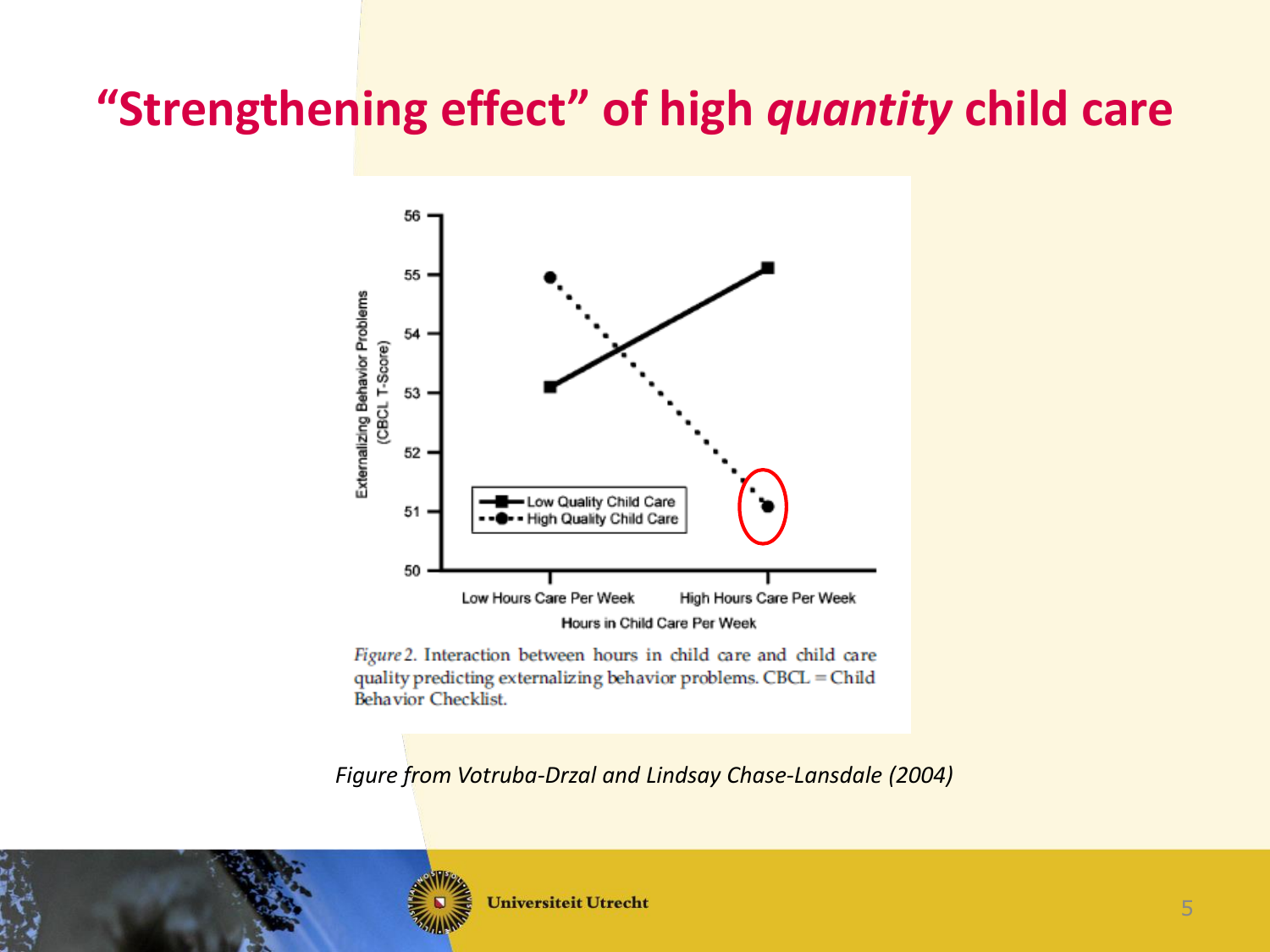# **Research question**

Does the association between center-based child care quality and child socio-emotional outcomes depend on the time spent in care?



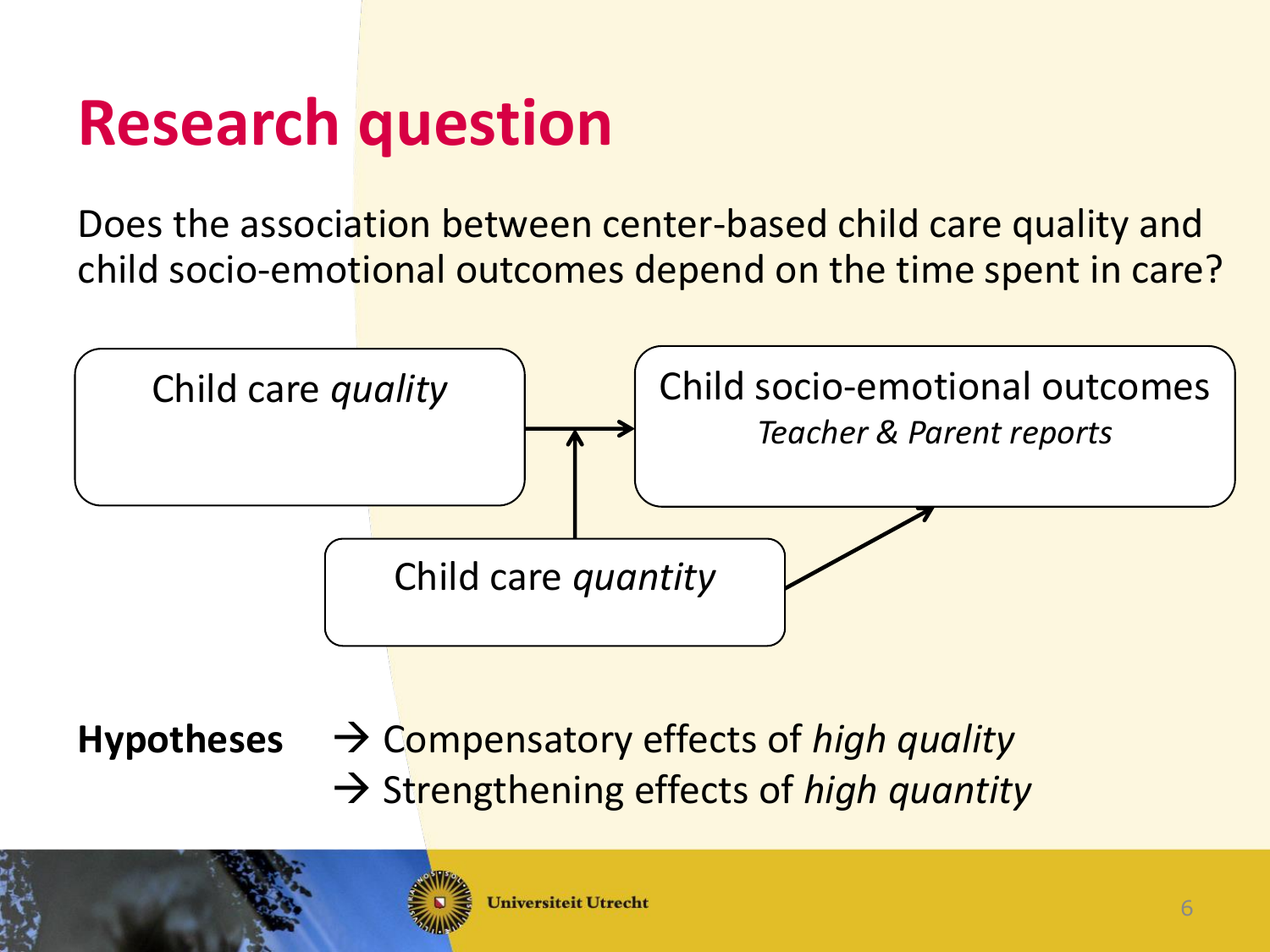### **Methods – Teacher & Parent model**

**Data:** Pre-COOL study, Time 1 (age 2) & Time 2 (age 3) **Sample:** *n* =375, *M* age = 2.3 years, 58 child care centers

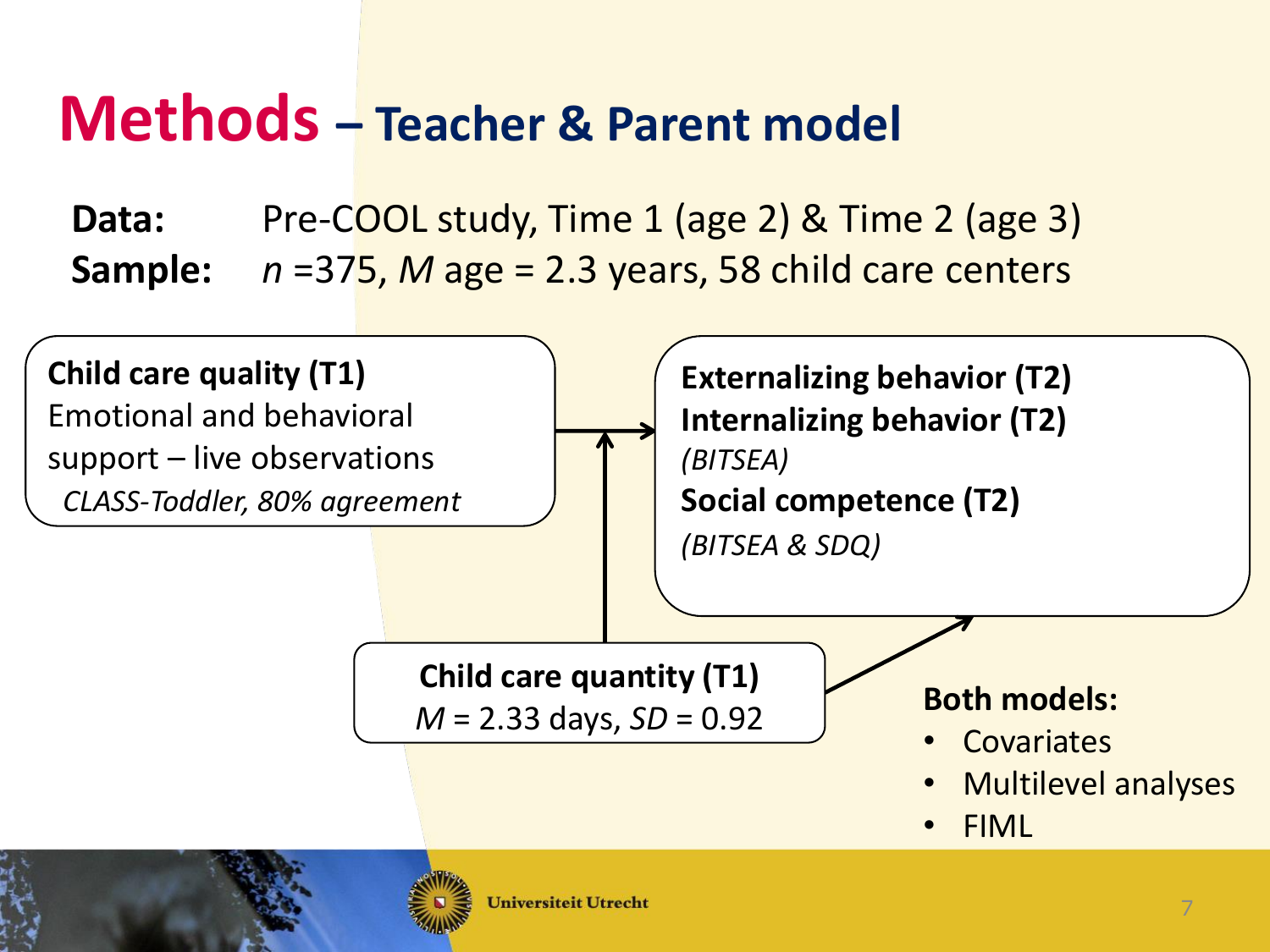# **CLASS - Toddler**

#### **(La Paro, Hamre & Pianta, 2011)**



Regard for child perspectives

Behavior Guidance

Language Modeling

| $\vert 1,2 \vert$ | = low score      |
|-------------------|------------------|
| 3,4,5             | $=$ medium score |
| 6,7               | = high score     |

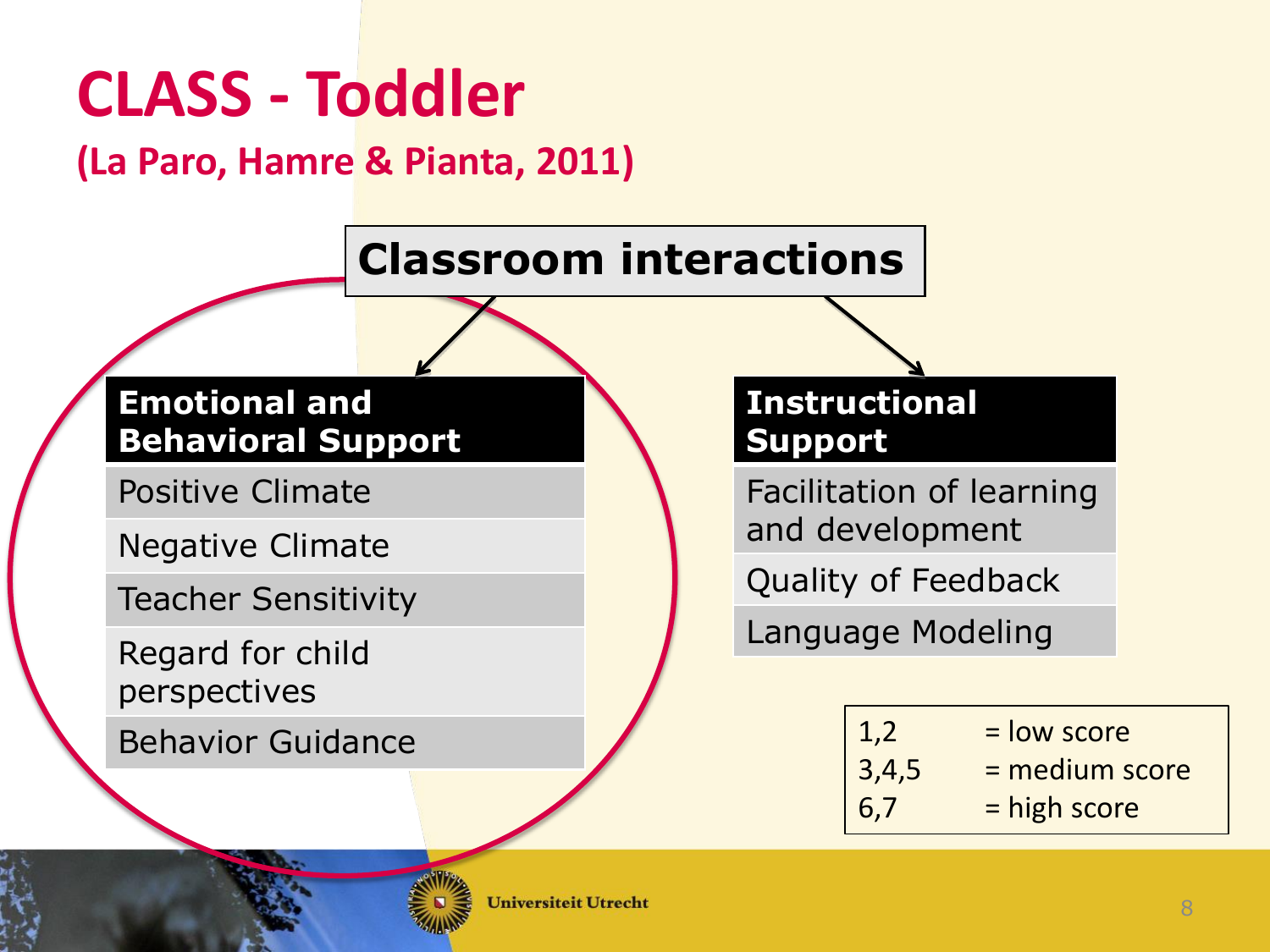## **Child socio-emotional outcomes**

#### **Internalizing (BITSEA) – 6 items** (e.g., withdrawal, general anxiety)

- Seems nervous, tense or fearful
- Has less fun than other children

#### **Externalizing (BITSEA) – 5 items** (e.g., activity, aggression, obedience)

- Restless and can't sit still
- Cries or throws tantrums until exhausted

#### **Social competence (BITSEA & SDQ) – 12 items** (e.g., helping, sharing)

- Is affectionate with loved ones
- Often offers to help others (parents, teachers, other children)

BITSEA (Briggs-Gowan & Carter, 2002)

SDQ (Goodman, 1997; Widenfeldt, Goedhart, Treffers, & Goodman, 2003)



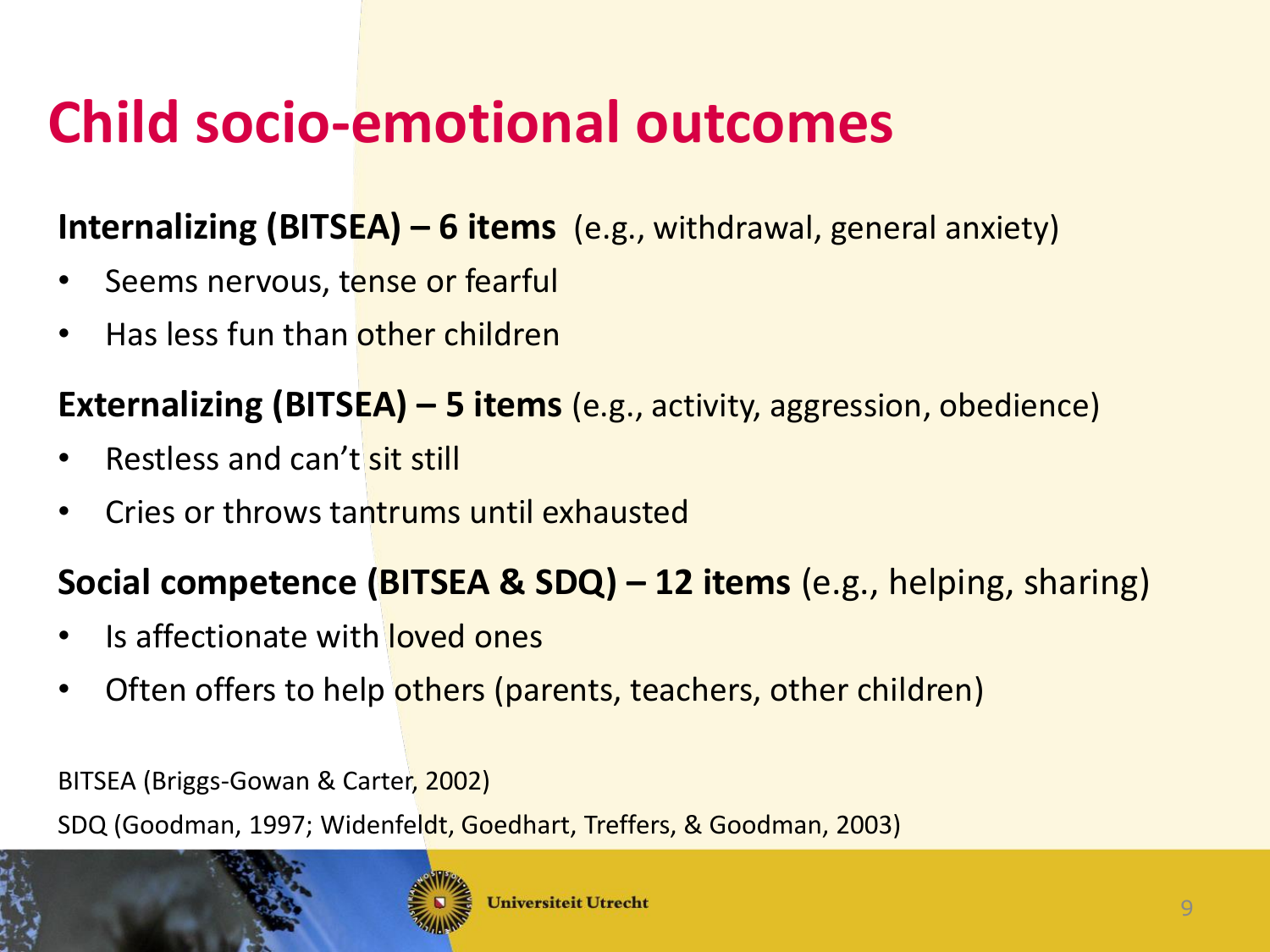### **Results** *Externalizing* **– Teacher report**



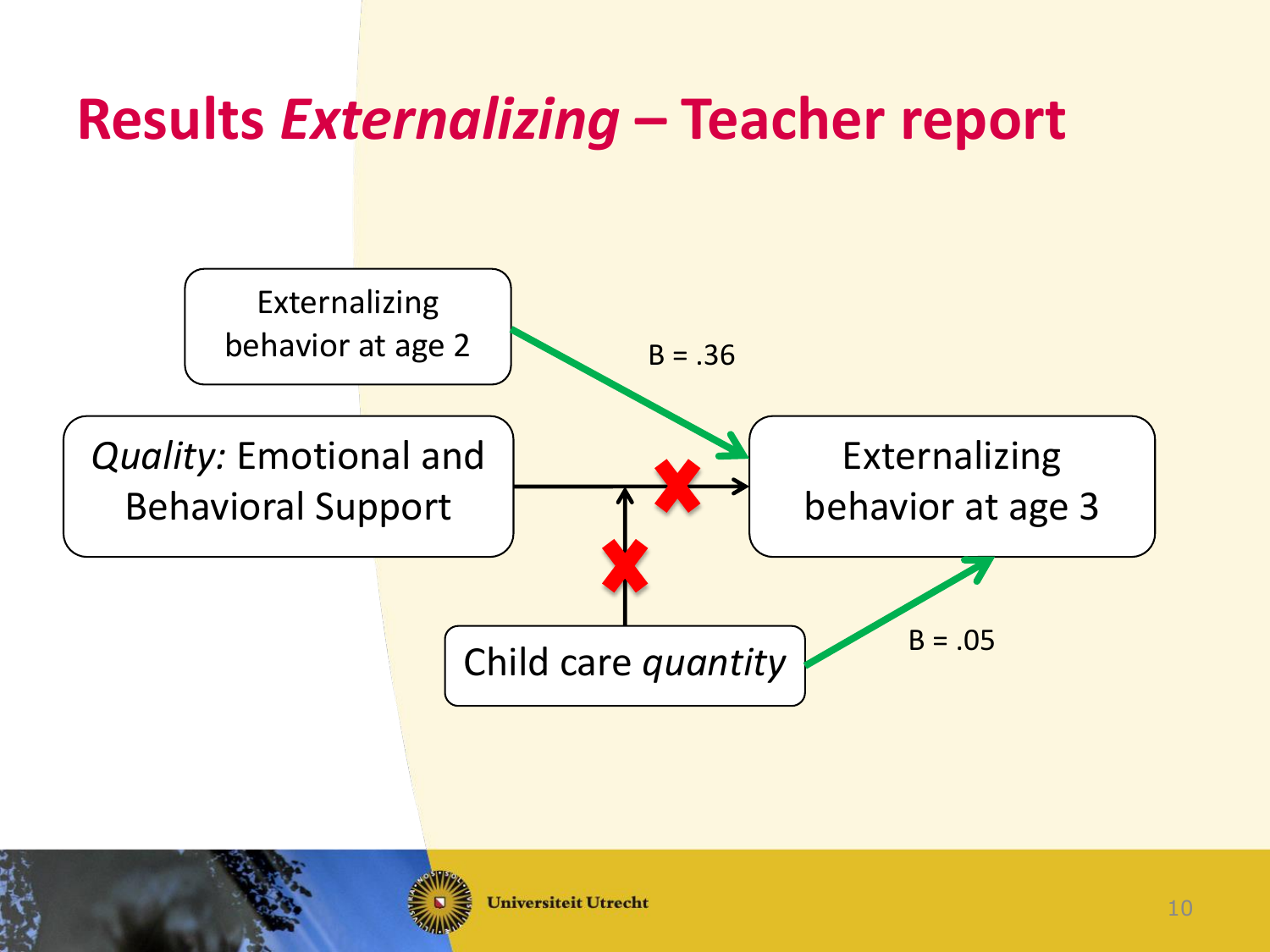### **Results** *Internalizing* **– Teacher report**

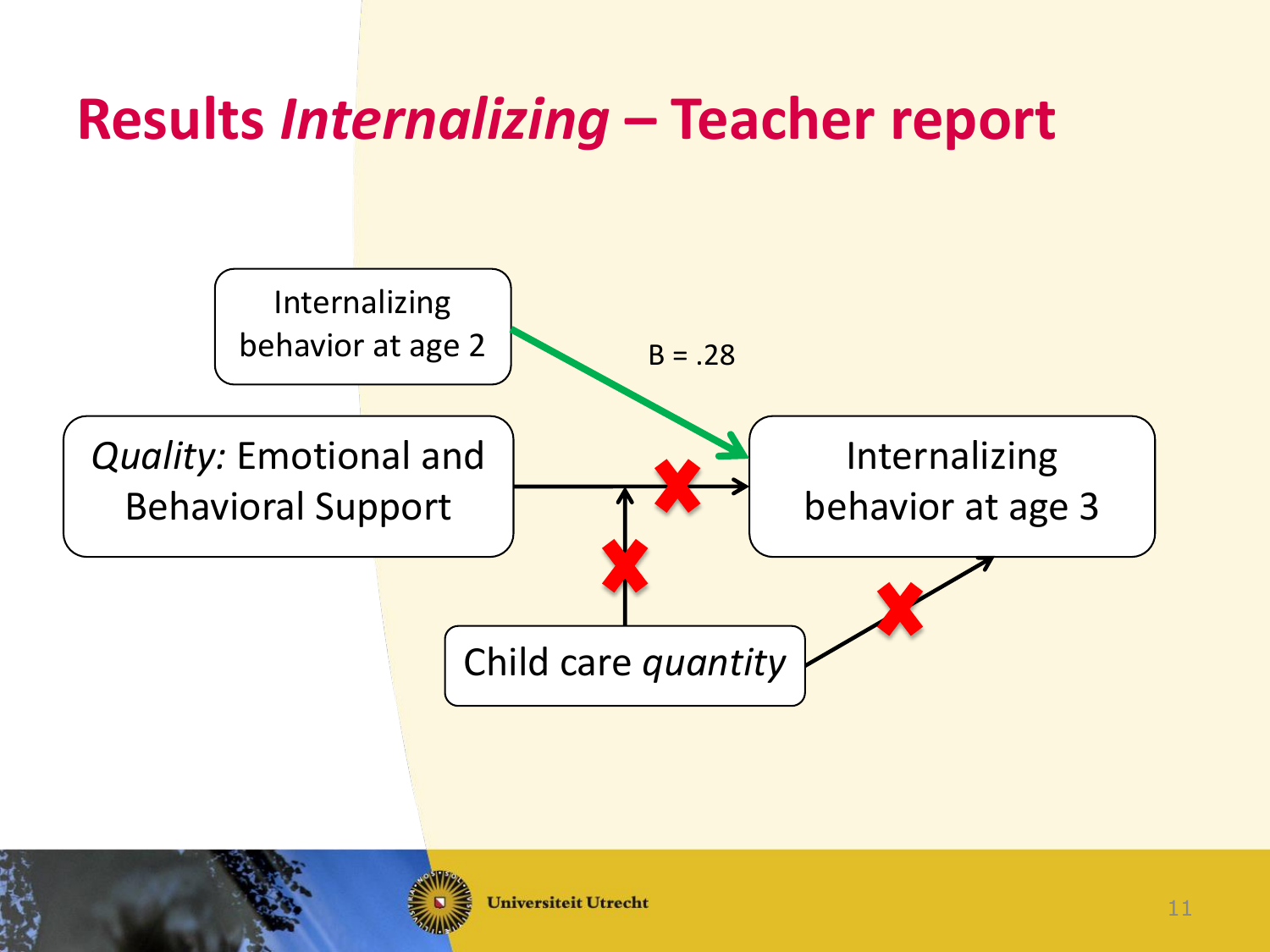## **Results** *Social competence* **– Teacher report**



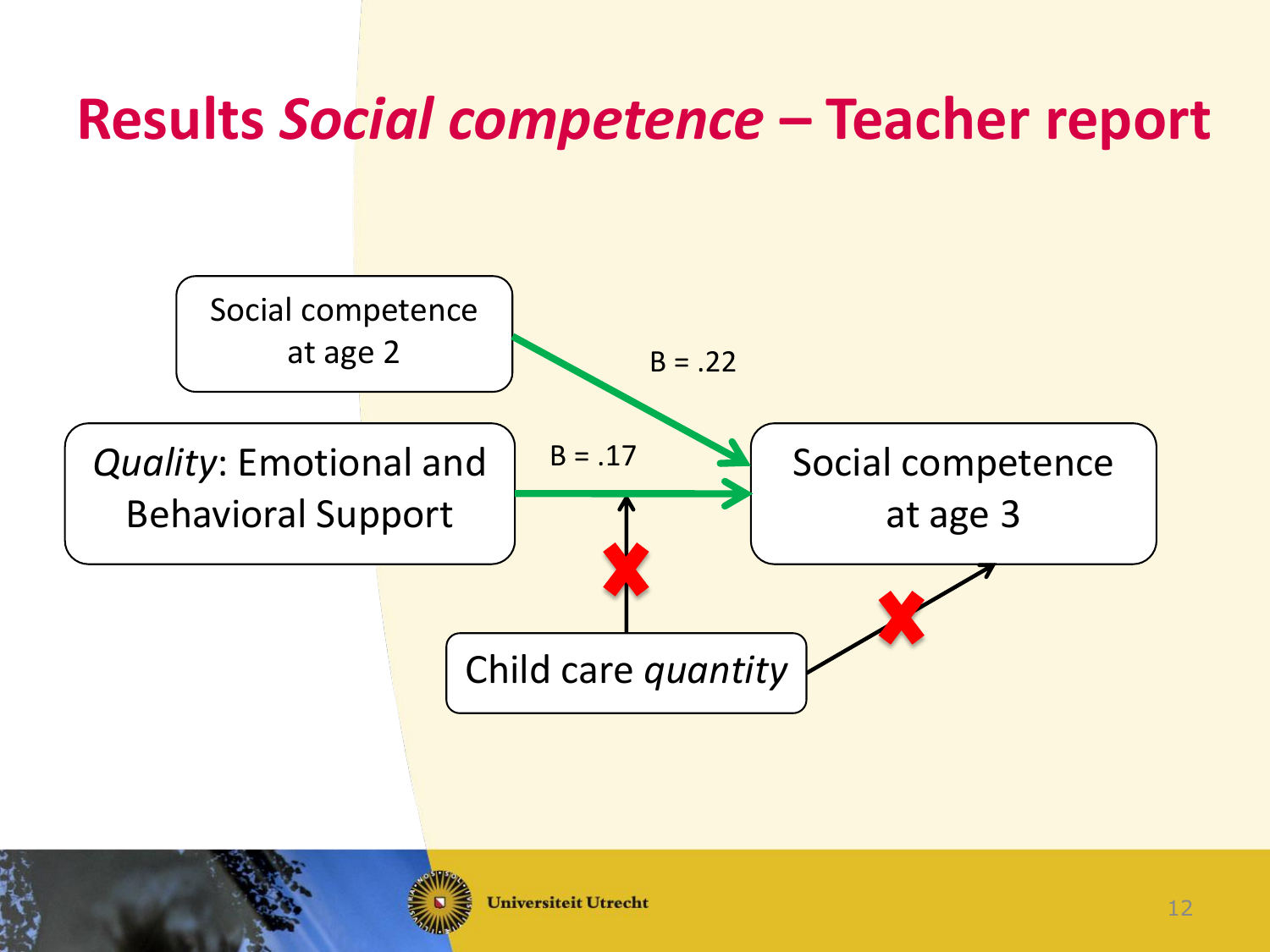### **Results** *Externalizing* **– Parent report**



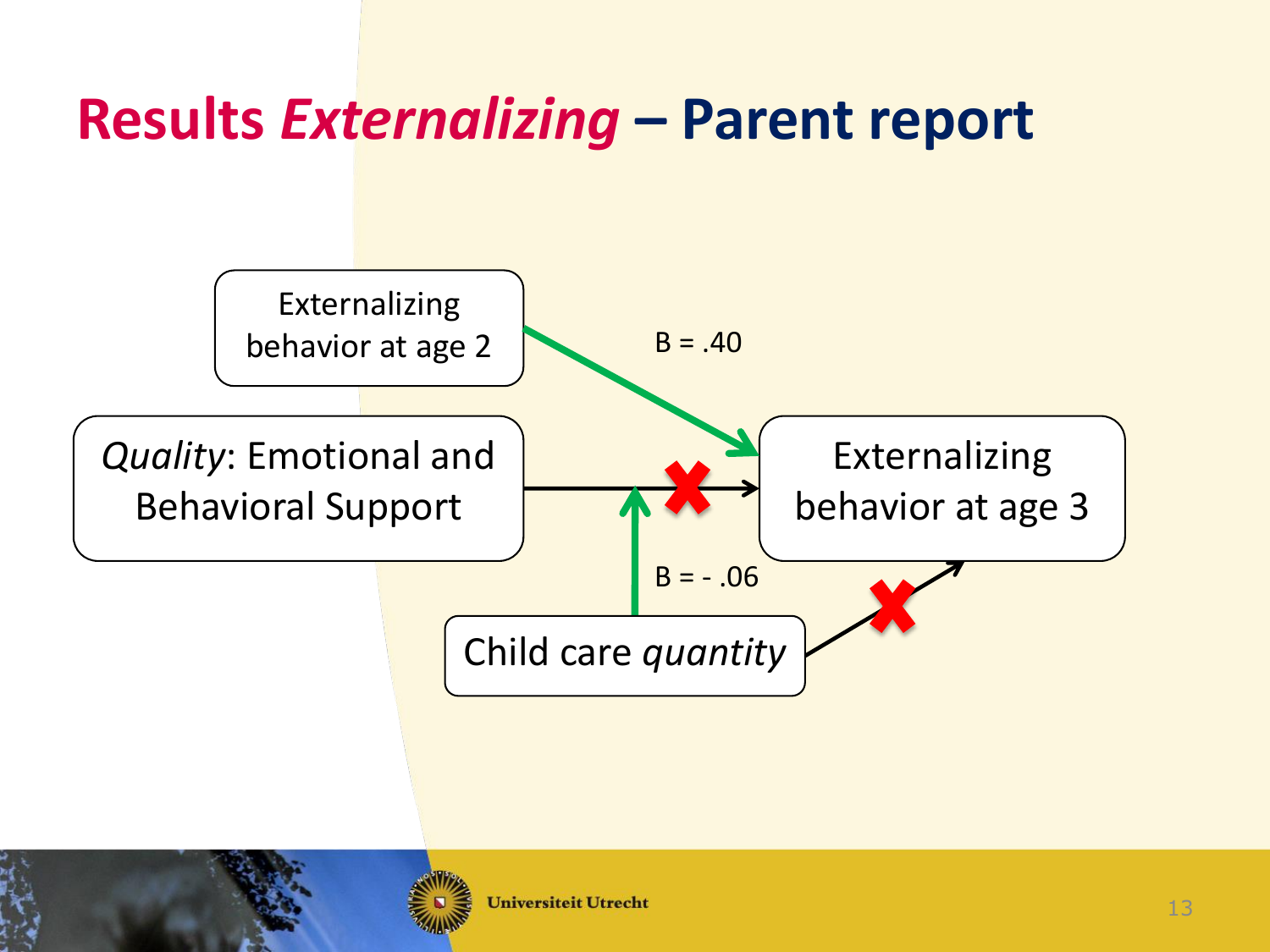### **Strengthening effect of high quantity child care**



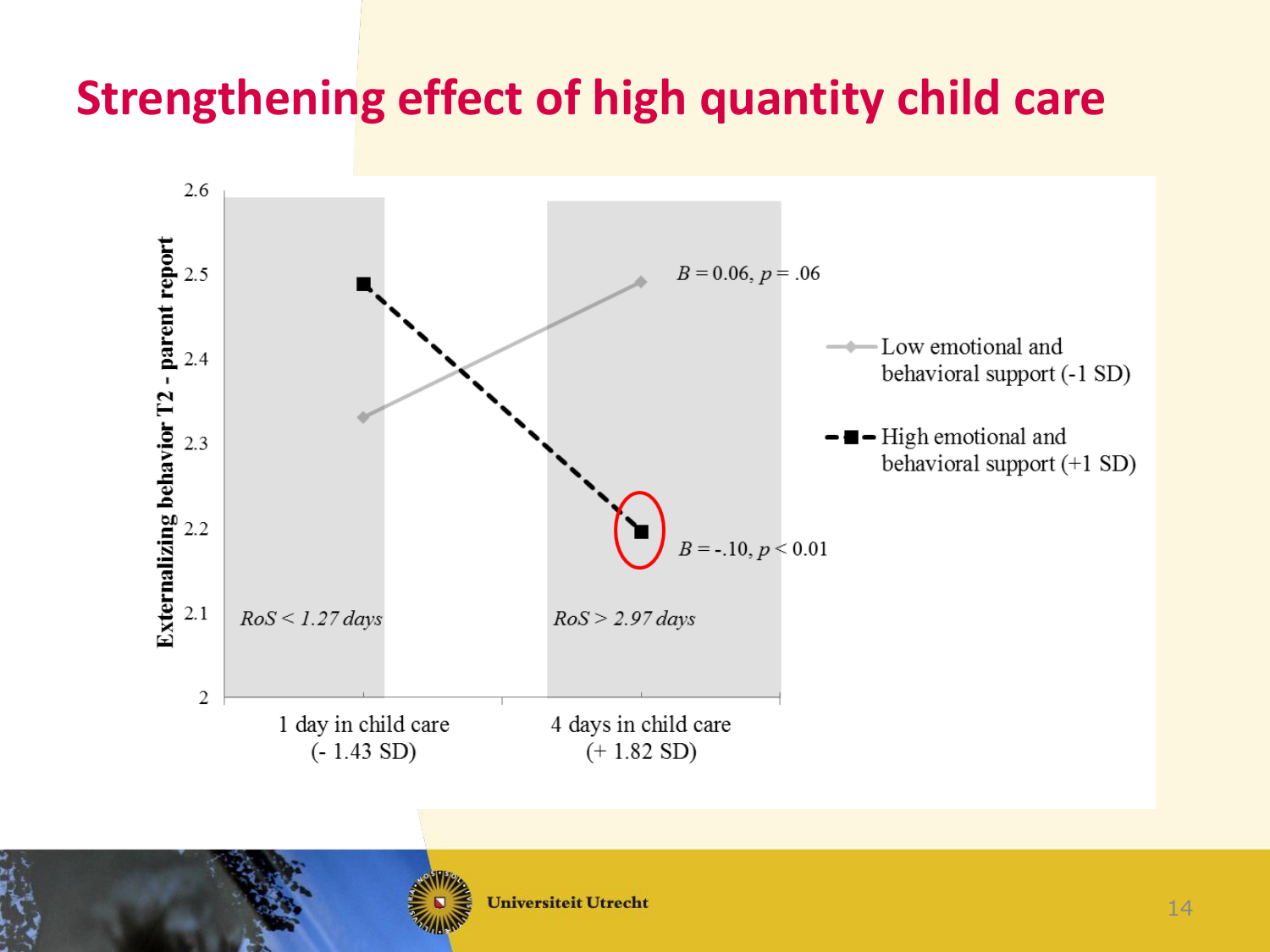### **Results** *Internalizing* **– Parent report**

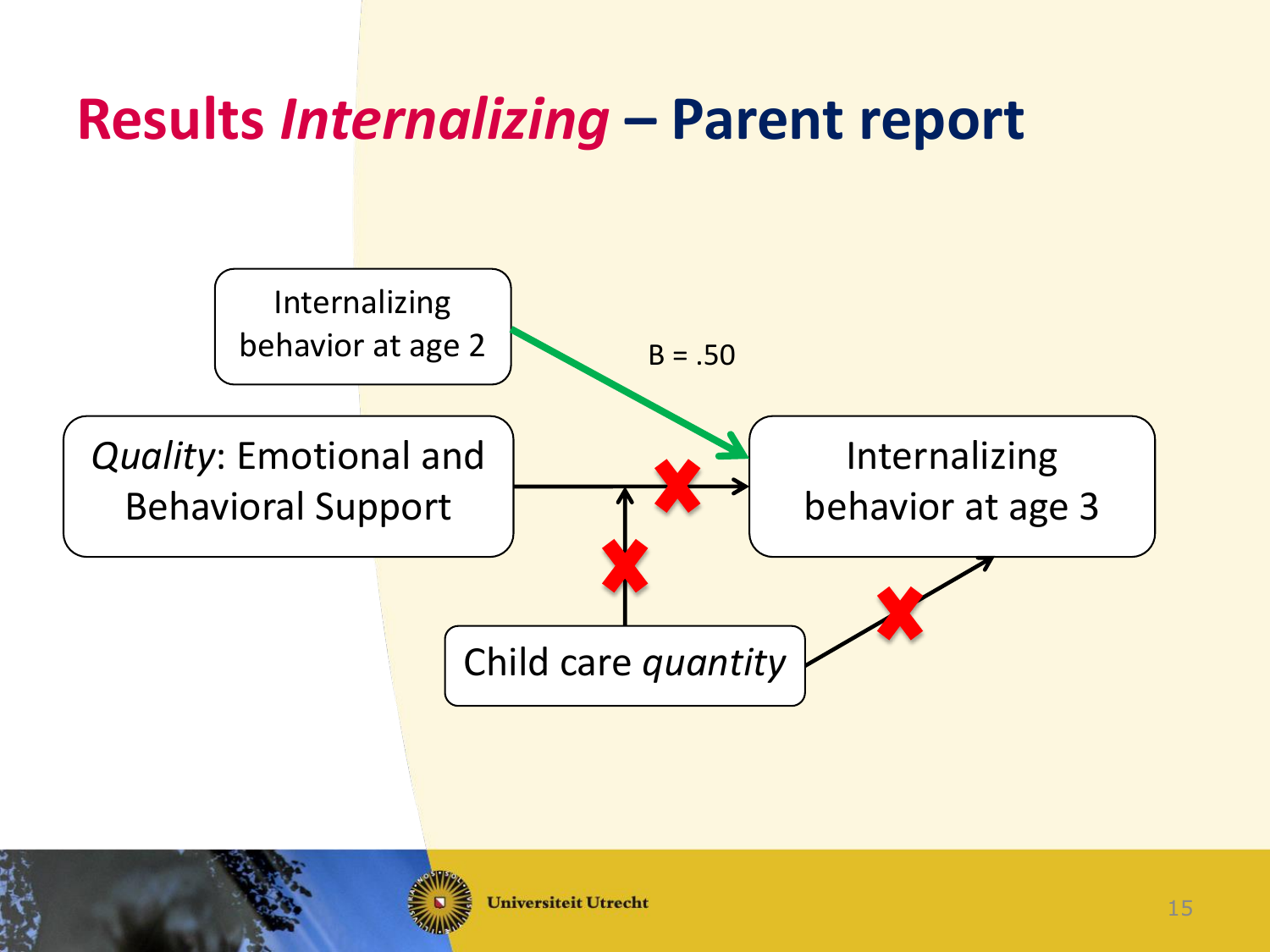### **Results** *Prosocial behavior* **– Parent report**

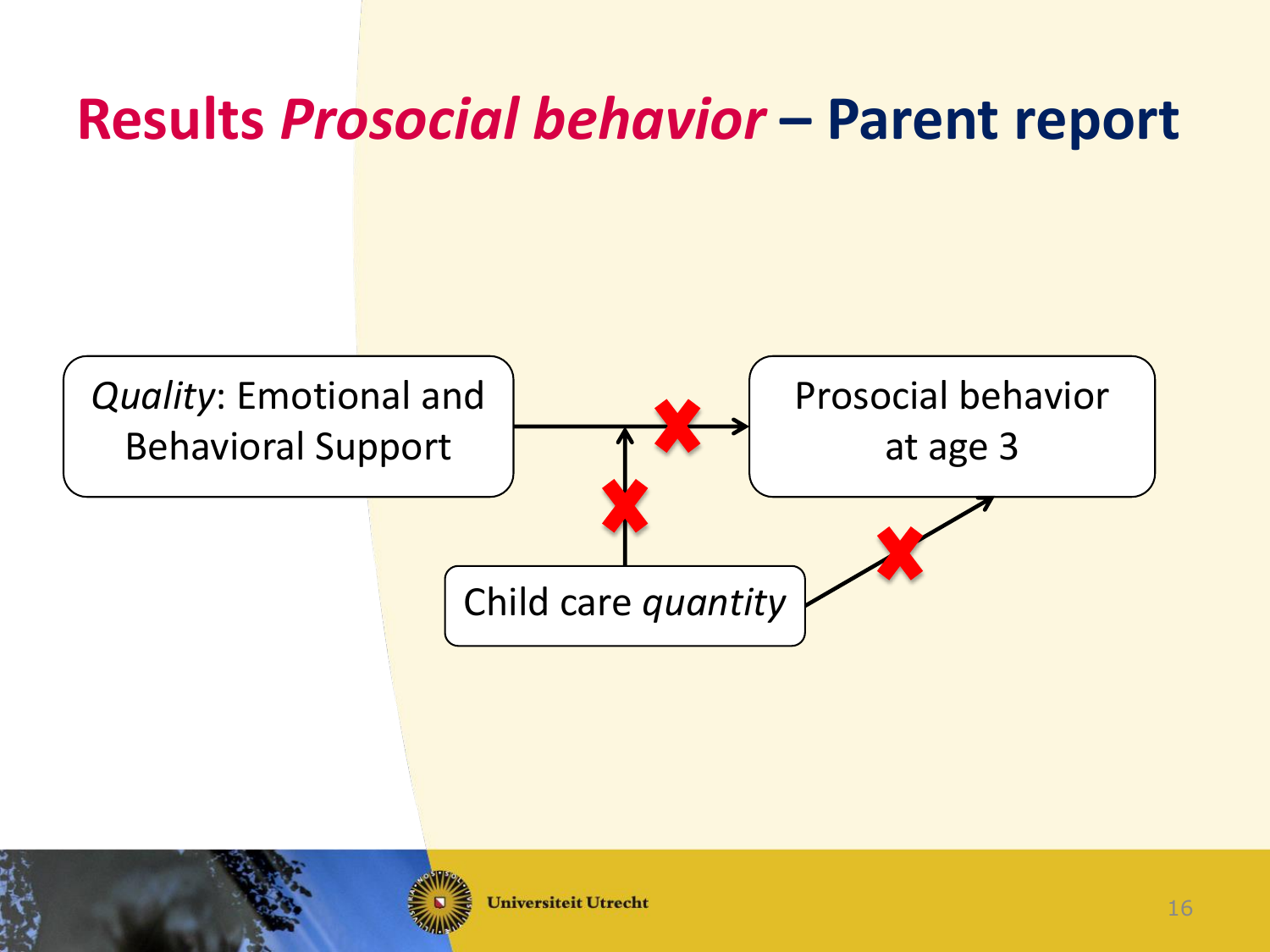## **In summary…**

- High levels of child care quantity were related to more teacher-rated externalizing behavior one year later (age 3)
- High levels of child care quality were related to more teacher-rated social competence one year later (age 3)
- No main effects of child care quantity and quality for parent-rated outcomes
- > 2.97 days in child care: High levels of child care quality were related to less parent-rated externalizing behaviors one year later (age 3) *= Strengthening effect*
- **Discussion:** Different results for parent- and teacher-rated outcomes